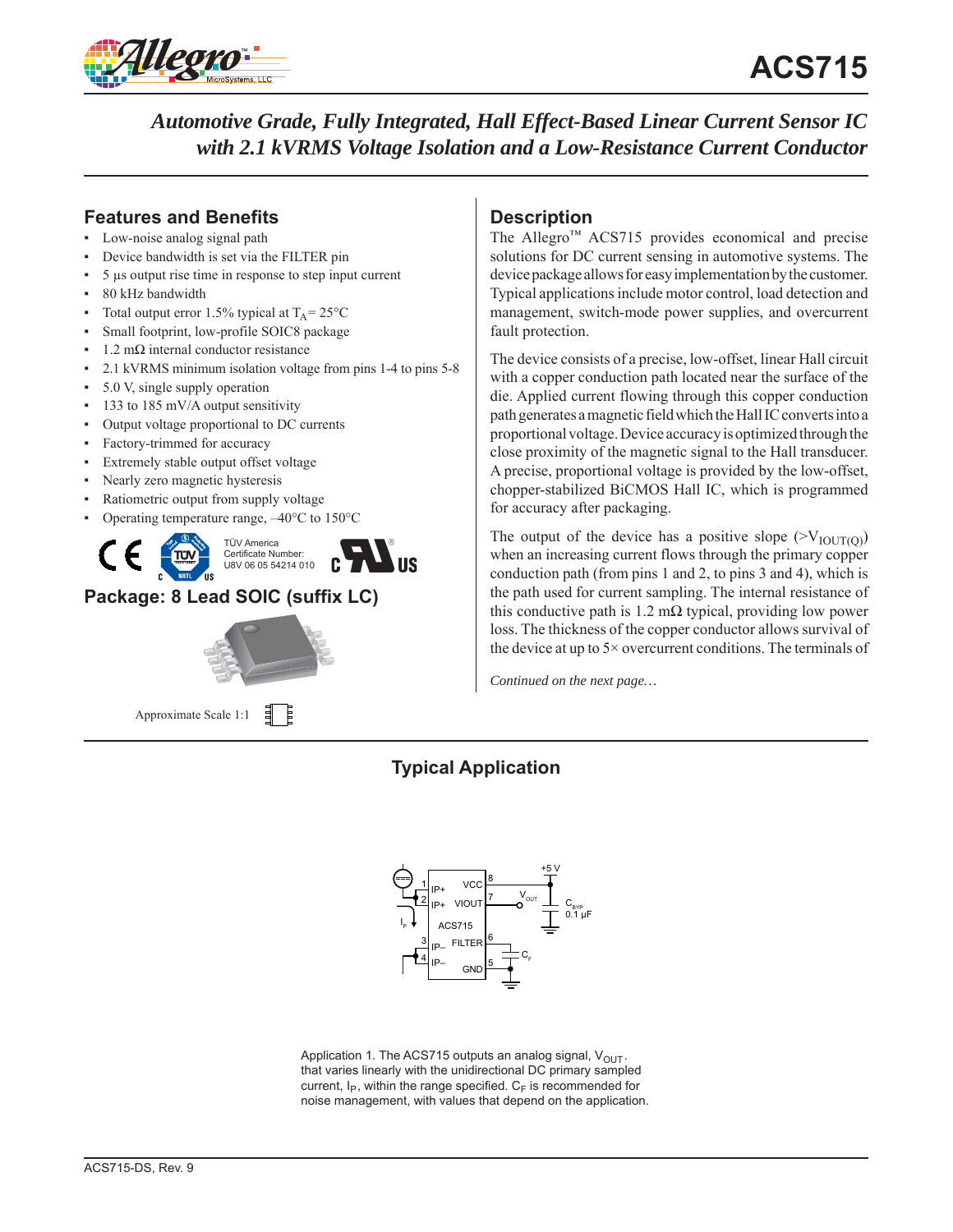The leadframe is plated with 100% matte tin, which is compatible with standard lead (Pb) free printed circuit board assembly processes. Internally, the device is Pb-free, except for flip-chip high-temperature

Tape and reel, 3000 pieces/reel

### **Description (continued)**

the conductive path are electrically isolated from the signal leads (pins 5 through 8). This allows the ACS715 to be used in applications requiring electrical isolation without the use of opto-isolators or other costly isolation techniques.

#### **Selection Guid**

| other costly isolation techniques.<br>The ACS715 is provided in a small, surface mount SOIC8 package. |                                        |                                            |                     | Pb-based solder balls, currently exempt from RoHS. The device is<br>fully calibrated prior to shipment from the factory. |  |  |  |
|-------------------------------------------------------------------------------------------------------|----------------------------------------|--------------------------------------------|---------------------|--------------------------------------------------------------------------------------------------------------------------|--|--|--|
| Selection Guide                                                                                       |                                        |                                            |                     |                                                                                                                          |  |  |  |
| <b>Part Number</b>                                                                                    | Optimized Range, I <sub>p</sub><br>(A) | <b>Sensitivity, Sens</b><br>$(Tvp)$ (mV/A) | Тд<br>$(^{\circ}C)$ | Packing*                                                                                                                 |  |  |  |
| ACS715ELCTR-20A-T                                                                                     | 0 to 20                                | 185                                        |                     |                                                                                                                          |  |  |  |
| ACS715ELCTR-30A-T                                                                                     | 0 to 30                                | 133                                        | $-40$ to 85         |                                                                                                                          |  |  |  |

–40 to 150

\*Contact Allegro for additional packing options.

ACS715LLCTR-20A-T 0 to 20 185

ACS715LLCTR-30A-T 0 to 30 133

#### **Absolute Maximum Ratings**

| Characteristic                         | Symbol                      | <b>Notes</b>    | Rating       | Unit |
|----------------------------------------|-----------------------------|-----------------|--------------|------|
| Supply Voltage                         | $V_{\rm CC}$                |                 | 8            | V    |
| Reverse Supply Voltage                 | $V_{RCC}$                   |                 | $-0.1$       | V    |
| <b>Output Voltage</b>                  | <b>VIOUT</b>                |                 | 8            | V    |
| Reverse Output Voltage                 | V <sub>RIOUT</sub>          |                 | $-0.1$       | V    |
| Output Current Source                  | OUT(Source)                 |                 | 3            | mA   |
| <b>Output Current Sink</b>             | $I_{OUT(Sink)}$             |                 | 10           | mA   |
| <b>Overcurrent Transient Tolerance</b> | Ιp                          | 1 pulse, 100 ms | 100          | A    |
| Nominal Operating Ambient Temperature  |                             | Range E         | $-40$ to 85  | °C   |
|                                        | $T_A$                       | Range L         | $-40$ to 150 | °C   |
| Maximum Junction Temperature           | $T_{\rm J}$ (max)           |                 | 165          | °C   |
| Storage Temperature                    | $\mathsf{T}_{\mathsf{stg}}$ |                 | $-65$ to 170 | °C   |

#### **Isolation Characteristics**

| <b>Characteristic</b>                    | Symbol                  | <b>Notes</b>                                                              | Rating | Unit            |
|------------------------------------------|-------------------------|---------------------------------------------------------------------------|--------|-----------------|
| Dielectric Strength Test Voltage*        | $V_{\rm ISO}$           | Agency type-tested for 60 seconds per<br>UL standard 60950-1, 1st Edition | 2100   | VAC.            |
| Working Voltage for Basic Isolation      | V <sub>WFSI</sub>       | For basic (single) isolation per UL standard<br>60950-1, 1st Edition      | 354    | VDC or $V_{nk}$ |
| Working Voltage for Reinforced Isolation | <b>V<sub>WFRI</sub></b> | For reinforced (double) isolation per UL standard<br>60950-1, 1st Edition | 184    | VDC or $V_{nk}$ |

\* Allegro does not conduct 60-second testing. It is done only during the UL certification process.



| TÜV America                                | <b>Parameter</b>        | <b>Specification</b>                                               |
|--------------------------------------------|-------------------------|--------------------------------------------------------------------|
| Certificate Number:<br>U8V 06 05 54214 010 | Fire and Electric Shock | CAN/CSA-C22.2 No. 60950-1-03<br>UL 60950-1:2003<br>EN 60950-1:2001 |

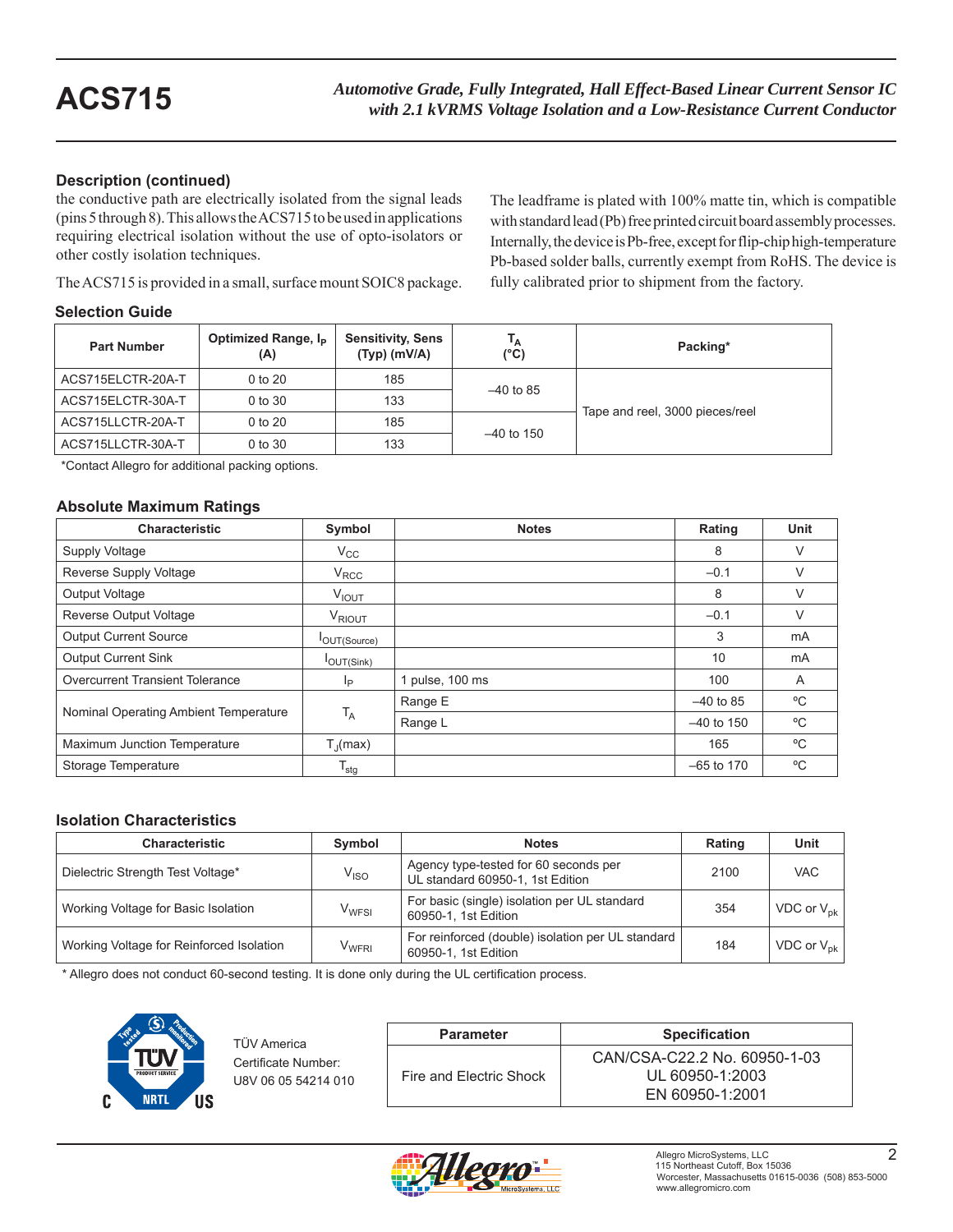*Automotive Grade, Fully Integrated, Hall Effect-Based Linear Current Sensor IC* **ACS715** *with 2.1 kVRMS Voltage Isolation and a Low-Resistance Current Conductor*

### **Functional Block Diagram**



**Pin-out Diagram**



#### **Terminal List Table**

| <b>Number</b> | <b>Name</b>  | <b>Description</b>                                           |
|---------------|--------------|--------------------------------------------------------------|
| 1 and $2$     | $IP+$        | Input terminals for current being sampled; fused internally  |
| $3$ and $4$   | $IP-$        | Output terminals for current being sampled; fused internally |
| 5             | <b>GND</b>   | Signal ground terminal                                       |
| 6             | FII TFR      | Terminal for external capacitor that sets bandwidth          |
|               | <b>VIOUT</b> | Analog output signal                                         |
| 8             | VCC          | Device power supply terminal                                 |

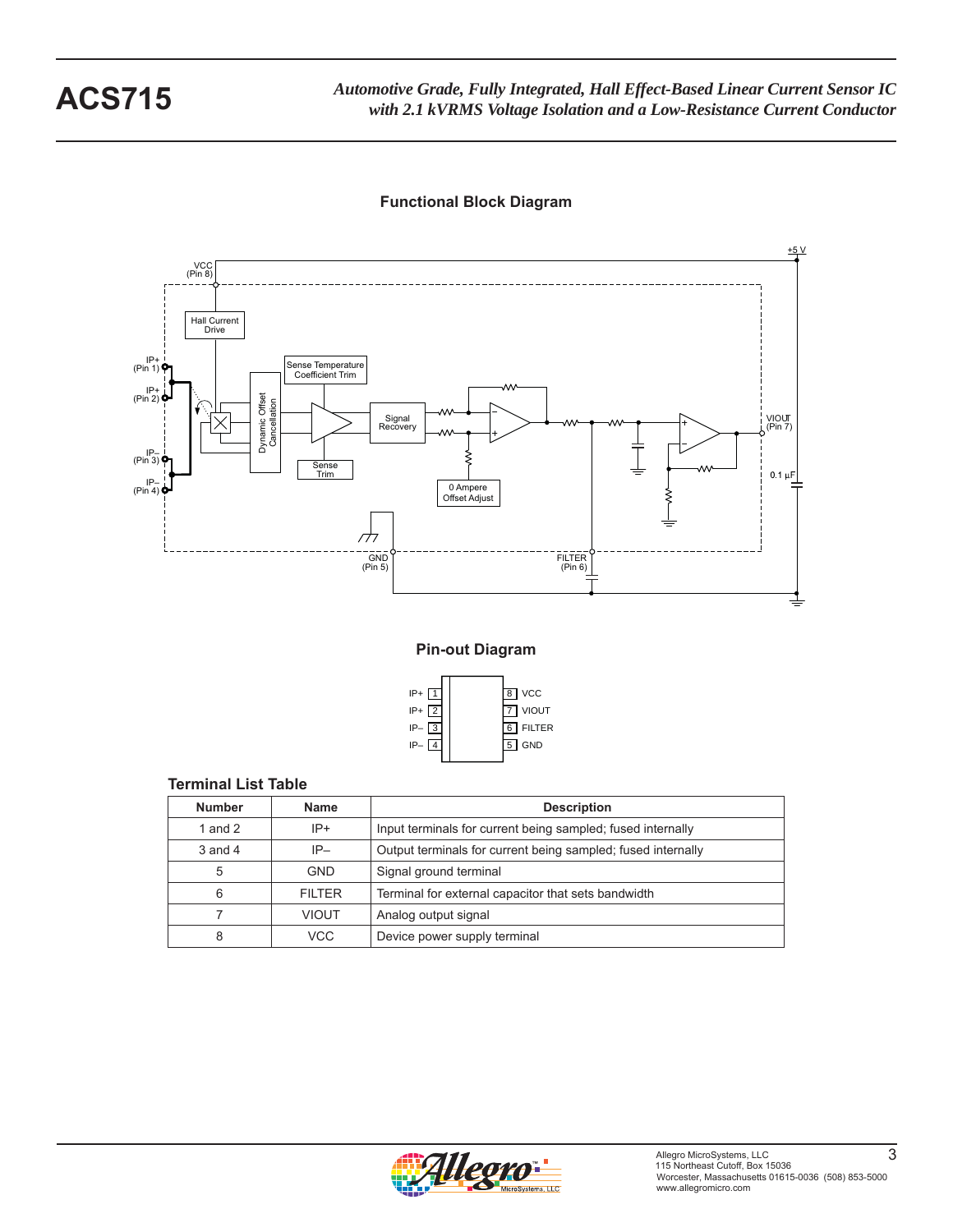#### **COMMON OPERATING CHARACTERISTICS<sup>1</sup>** over full range of  $T_A$ , and  $V_{CC}$  = 5 V, unless otherwise specified

| <b>Characteristic</b>                   | Symbol               | <b>Test Conditions</b>                                                                                          |                          | Typ.                              | Max.            | <b>Units</b> |
|-----------------------------------------|----------------------|-----------------------------------------------------------------------------------------------------------------|--------------------------|-----------------------------------|-----------------|--------------|
| <b>ELECTRICAL CHARACTERISTICS</b>       |                      |                                                                                                                 |                          |                                   |                 |              |
| <b>Supply Voltage</b>                   | $V_{\rm CC}$         |                                                                                                                 | 4.5                      | 5.0                               | 5.5             | $\vee$       |
| <b>Supply Current</b>                   | ICC                  | $V_{CC}$ = 5.0 V, output open                                                                                   | $\qquad \qquad$          | 10                                | 13              | mA           |
| Output Capacitance Load                 | $C_{LOAD}$           | VIOUT to GND                                                                                                    |                          |                                   | 10              | nF           |
| Output Resistive Load                   | $R_{LOAD}$           | VIOUT to GND                                                                                                    | 4.7                      | $\qquad \qquad$                   | —               | $k\Omega$    |
| Primary Conductor Resistance            | R <sub>PRIMARY</sub> | $T_A = 25^{\circ}$ C                                                                                            | $\overline{\phantom{m}}$ | 1.2                               | $\qquad \qquad$ | $m\Omega$    |
| <b>Rise Time</b>                        | t,                   | $I_P = I_P$ (max), T <sub>A</sub> = 25°C, C <sub>OUT</sub> = 10 nF                                              | $\overline{\phantom{m}}$ | 3.5                               | $\qquad \qquad$ | μs           |
| <b>Frequency Bandwidth</b>              |                      | $-3$ dB, T <sub>A</sub> = 25°C; I <sub>P</sub> is 10 A peak-to-peak                                             |                          | 80                                |                 | kHz          |
| Nonlinearity                            | $E_{LIN}$            | Over full range of $I_P$ , $I_P$ applied for 5 ms                                                               | $\overline{\phantom{m}}$ | ±1.5                              |                 | $\%$         |
| Zero Current Output Voltage             | $V_{IOUT(Q)}$        | Unidirectional; $I_P = 0$ A, $T_A = 25^{\circ}$ C                                                               |                          | $V_{\substack{CC\\0.1}}$ $\times$ |                 | $\vee$       |
| Power-On Time                           | $t_{PO}$             | Output reaches 90% of steady-state level, no capacitor on<br>FILTER pin; $T_1 = 25$ ; 20 A present on leadframe |                          | 35                                |                 | μs           |
| Magnetic Coupling <sup>2</sup>          |                      |                                                                                                                 | $\overline{\phantom{m}}$ | 12                                | —               | G/A          |
| Internal Filter Resistance <sup>3</sup> | $R_{F(INT)}$         |                                                                                                                 |                          | 1.7                               |                 | kΩ           |

1Device may be operated at higher primary current levels,  $I_{P}$ , and ambient,  $T_A$ , and internal leadframe temperatures,  $T_A$ , provided that the Maximum Junction Temperature,  $T_J$ (max), is not exceeded.

 $21G = 0.1$  mT.

 ${}^{3}R_{F(INT)}$  forms an RC circuit via the FILTER pin.

### **COMMON THERMAL CHARACTERISTICS1**

|                                                                                                                        |                                                   |                                                                                              | Min.          | Typ.                     | Max.  | Units         |
|------------------------------------------------------------------------------------------------------------------------|---------------------------------------------------|----------------------------------------------------------------------------------------------|---------------|--------------------------|-------|---------------|
| Operating Internal Leadframe Temperature                                                                               | ۱Ā                                                | E range                                                                                      | $-40$         |                          | 85    | $^{\circ}C$   |
|                                                                                                                        |                                                   | L range                                                                                      | $-40$         | $\overline{\phantom{0}}$ | 150   | °C            |
|                                                                                                                        |                                                   |                                                                                              |               |                          | Value | Units         |
| Junction-to-Lead Thermal Resistance <sup>2</sup><br>Mounted on the Allegro ASEK 715 evaluation board<br>$R_{\theta$ JL |                                                   |                                                                                              | $\degree$ C/W |                          |       |               |
| Junction-to-Ambient Thermal Resistance <sup>2,3</sup>                                                                  | $\mathsf{R}_{\textsf{\scriptsize{\textsf{6JA}}}}$ | Mounted on the Allegro 85-0322 evaluation board, includes the power<br>consumed by the board |               |                          | 23    | $\degree$ C/W |

1Additional thermal information is available on the Allegro website.

 $2$ The Allegro evaluation board has 1500 mm<sup>2</sup> of 2 oz. copper on each side, connected to pins 1 and 2, and to pins 3 and 4, with thermal vias connecting the layers. Performance values include the power consumed by the PCB. Further details on the board are available from the Frequently Asked Questions document on our website. Further information about board design and thermal performance also can be found in the Applications Information section of this datasheet.

3R<sub>eJA</sub> values shown in this table are typical values, measured on the Allegro evaluation board. The actual thermal performance depends on the actual application board design, the airflow in the application, and thermal interactions between the device and surrounding components through the PCB and the ambient air. To improve thermal performance, see our applications material on the Allegro website.

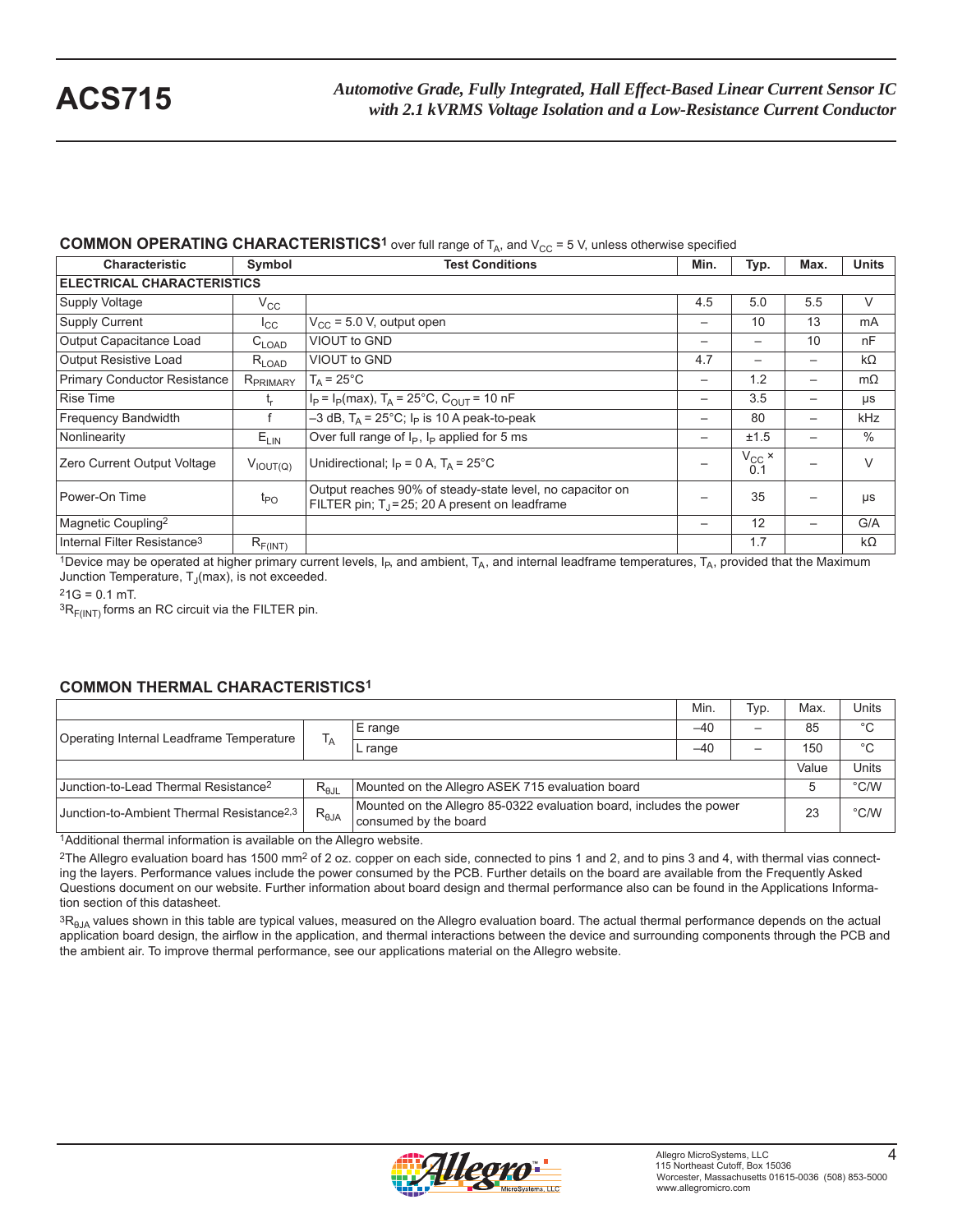### **x20A PERFORMANCE CHARACTERISTICS** over Range E:  $T_A = -40^\circ C$  to 85°C<sup>1</sup>,  $C_F = 1$  nF, and  $V_{CC} = 5$  V, unless otherwise specified

| <b>Characteristic</b>           | Symbol                                   | Min.<br><b>Test Conditions</b>                                                                                                                                      |                          | Typ.                     | Max.                | <b>Units</b>        |
|---------------------------------|------------------------------------------|---------------------------------------------------------------------------------------------------------------------------------------------------------------------|--------------------------|--------------------------|---------------------|---------------------|
| Optimized Accuracy Range        | lp                                       |                                                                                                                                                                     | $\Omega$                 |                          | 20                  | A                   |
| Sensitivity                     | Sens                                     | Over full range of $I_P$ , $I_P$ applied for 5 ms; $T_A = 25^{\circ}$ C                                                                                             | 178                      | 185                      | 190                 | mV/A                |
| Noise                           | V <sub>NOISE(PP)</sub>                   | Peak-to-peak, T <sub>A</sub> = 25°C, 2 kHz external filter, 185 mV/A pro-<br>grammed Sensitivity, C <sub>F</sub> = 47 nF, C <sub>OUT</sub> = 10 nF, 2 kHz bandwidth |                          | 21                       |                     | mV                  |
| Zero Current Output Slope       |                                          | $T_A = -40^{\circ}$ C to 25 $^{\circ}$ C                                                                                                                            | $\overline{\phantom{0}}$ | 0.08                     | —                   | $mV$ <sup>o</sup> C |
| $\Delta V_{\text{OUT(Q)}}$      | $T_A = 25^{\circ}$ C to 150 $^{\circ}$ C | $\overline{\phantom{0}}$                                                                                                                                            | 0.16                     | —                        | $mV$ <sup>o</sup> C |                     |
| Sensitivity Slope               | $\triangle$ Sens                         | $T_A = -40^{\circ}$ C to 25°C                                                                                                                                       | $\overline{\phantom{0}}$ | 0.035                    | -                   | mV/A/°C             |
|                                 |                                          | $T_A = 25^{\circ}$ C to 150 $\circ$ C                                                                                                                               | $\overline{\phantom{m}}$ | 0.019                    | —                   | mV/A/°C             |
| Electrical Output Voltage       | $V_{OE}$                                 | $I_P = 0 A$                                                                                                                                                         | $-40$                    | $\overline{\phantom{0}}$ | 40                  | mV                  |
| Total Output Error <sup>2</sup> | $E_{TOT}$                                | $I_P$ = 20 A, $I_P$ applied for 5 ms; $T_A$ = 25°C                                                                                                                  | —                        | ±1.5                     | -                   | $\%$                |

<sup>1</sup>Device may be operated at higher primary current levels,  $I_P$ , and ambient temperatures,  $T_A$ , provided that the Maximum Junction Temperature,  $T_J$ (max), is not exceeded.

<sup>2</sup>Percentage of I<sub>P</sub>, with I<sub>P</sub> = 20 A. Output filtered.

#### **x20A PERFORMANCE CHARACTERISTICS** over Range L:  $T_A = -40^\circ \text{C}$  to 150°C<sup>1</sup>,  $C_F = 1$  nF, and  $V_{CC} = 5$  V, unless otherwise specified

| <b>Characteristic</b>           | Symbol                     | <b>Test Conditions</b>                                                                                                                             |                          | Typ.                     | Max. | <b>Units</b>          |
|---------------------------------|----------------------------|----------------------------------------------------------------------------------------------------------------------------------------------------|--------------------------|--------------------------|------|-----------------------|
| Optimized Accuracy Range        | Ip                         |                                                                                                                                                    | $\Omega$                 | $\overline{\phantom{0}}$ | 20   | A                     |
| Sensitivity                     | Sens                       | Over full range of $I_P$ , $I_P$ applied for 5 ms; $T_A = 25^{\circ}$ C                                                                            | $\overline{\phantom{m}}$ | 185                      | —    | mV/A                  |
|                                 |                            | Over full range of $I_P$ , $T_A = -40^{\circ}$ C to 150°C                                                                                          | 161                      |                          | 194  | mV/A                  |
| Noise                           | $V_{\text{NOISE(PP)}}$     | Peak-to-peak, $T_A = 25^{\circ}$ C, 2 kHz external filter, 185 mV/A pro-<br>grammed Sensitivity, $C_F$ = 47 nF, $C_{OUT}$ = 10 nF, 2 kHz bandwidth |                          | 21                       |      | mV                    |
| Zero Current Output Slope       |                            | $T_A = -40^{\circ}$ C to 25°C                                                                                                                      | $\overline{\phantom{m}}$ | 0.08                     | —    | $mV$ <sup>o</sup> $C$ |
|                                 | $\Delta V_{\text{OUT(Q)}}$ | $T_A$ = 25°C to 150°C                                                                                                                              | —                        | 0.16                     | —    | $mV$ <sup>o</sup> C   |
| Sensitivity Slope               | $\triangle$ Sens           | $T_A = -40^{\circ}$ C to $25^{\circ}$ C                                                                                                            | $\overline{\phantom{m}}$ | 0.035                    |      | mV/A/°C               |
|                                 |                            | $T_A$ = 25°C to 150°C                                                                                                                              | $\overline{\phantom{m}}$ | 0.019                    | —    | mV/A/°C               |
| Electrical Output Voltage       | $V_{OE}$                   | $I_P = 0 A$                                                                                                                                        | $-40$                    | $\overline{\phantom{0}}$ | 40   | mV                    |
| Total Output Error <sup>2</sup> | $E_{TOT}$                  | $I_P$ = 20 A, $I_P$ applied for 5 ms; $T_A$ = 25°C                                                                                                 | $\overline{\phantom{m}}$ | ±1.5                     | —    | $\%$                  |
|                                 |                            | $I_P$ = 20 A, $I_P$ applied for 5 ms; $T_A$ = -40°C to 150°C                                                                                       | $-6$                     |                          | 6    | $\%$                  |

1Device may be operated at higher primary current levels,  $I_{P}$ , and ambient temperatures,  $T_A$ , provided that the Maximum Junction Temperature,  $T_A$ (max), is not exceeded.

<sup>2</sup>Percentage of I<sub>P</sub>, with I<sub>P</sub> = 20 A. Output filtered.

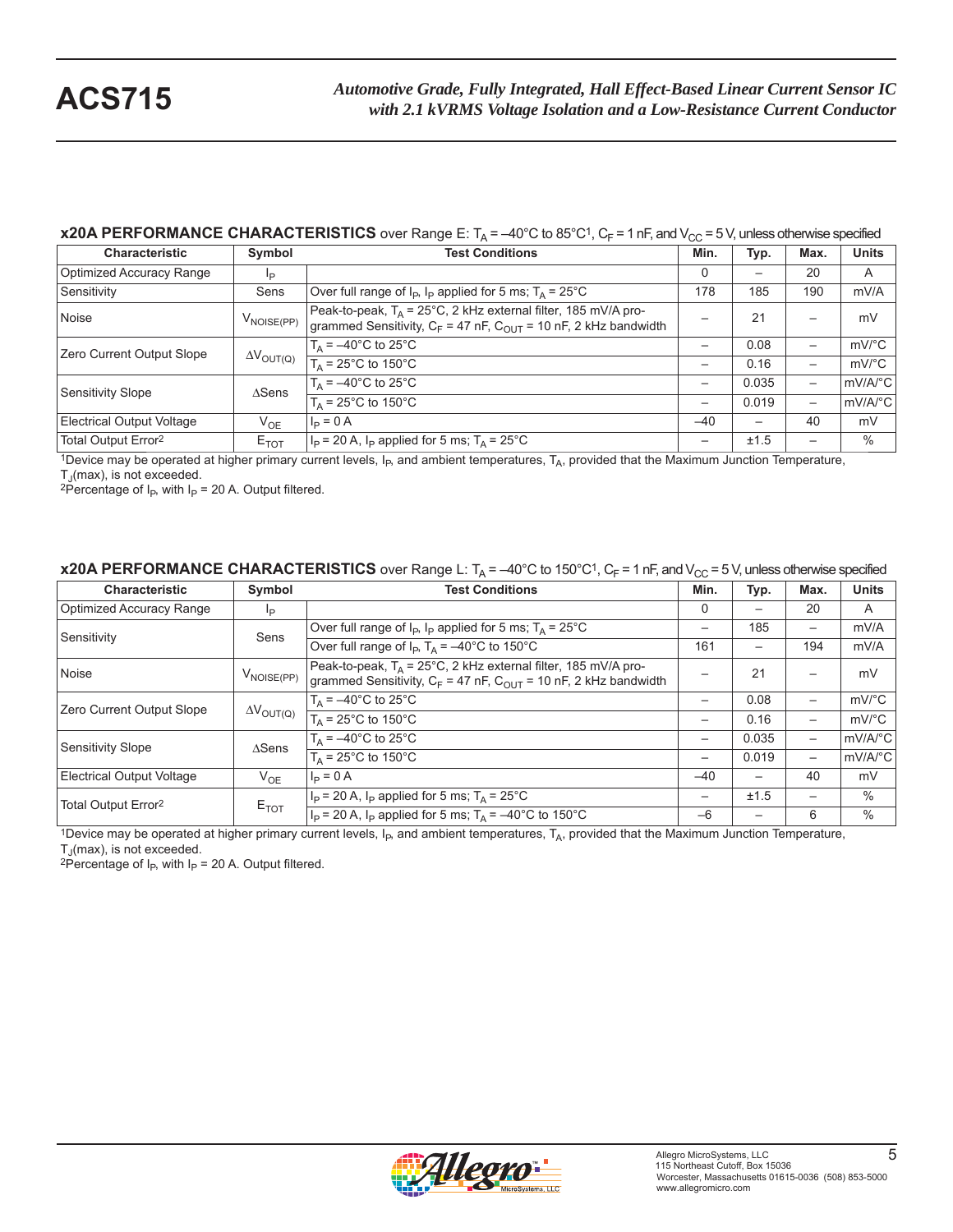### **x30A PERFORMANCE CHARACTERISTICS** over Range E:  $T_A = -40^\circ C$  to 85°C<sup>1</sup>,  $C_F = 1$  nF, and  $V_{CC} = 5$  V, unless otherwise specified

| <b>Characteristic</b>           | Symbol                                   | Min.<br><b>Test Conditions</b>                                                                                                                     |                          | Typ.                     | Max.                | <b>Units</b>        |
|---------------------------------|------------------------------------------|----------------------------------------------------------------------------------------------------------------------------------------------------|--------------------------|--------------------------|---------------------|---------------------|
| Optimized Accuracy Range        | lp                                       |                                                                                                                                                    | $\Omega$                 | $\overline{\phantom{0}}$ | 30                  | A                   |
| Sensitivity                     | Sens                                     | Over full range of $I_P$ , $I_P$ applied for 5 ms; $T_A = 25^{\circ}$ C                                                                            | 129                      | 133                      | 137                 | mV/A                |
| Noise                           | $V_{\text{NOISE(PP)}}$                   | Peak-to-peak, $T_A = 25^{\circ}$ C, 2 kHz external filter, 133 mV/A pro-<br>grammed Sensitivity, $C_F$ = 47 nF, $C_{OUT}$ = 10 nF, 2 kHz bandwidth |                          | 15                       |                     | mV                  |
| Zero Current Output Slope       |                                          | $T_A = -40^{\circ}$ C to 25°C                                                                                                                      | —                        | 0.06                     | —                   | $mV$ <sup>o</sup> C |
| $\Delta V_{\text{OUT(Q)}}$      | $T_A = 25^{\circ}$ C to 150 $^{\circ}$ C | —                                                                                                                                                  | 0.1                      | -                        | $mV$ <sup>o</sup> C |                     |
| Sensitivity Slope               | $\triangle$ Sens                         | $T_A = -40^{\circ}$ C to 25°C                                                                                                                      | $\overline{\phantom{m}}$ | 0.007                    | —                   | mV/A/°C             |
|                                 |                                          | $T_A = 25^{\circ}$ C to 150 $^{\circ}$ C                                                                                                           |                          | $-0.025$                 | —                   | mV/A/°C             |
| Electrical Output Voltage       | $V_{OE}$                                 | $I_P = 0 A$                                                                                                                                        | $-30$                    | $\overline{\phantom{0}}$ | 30                  | mV                  |
| Total Output Error <sup>2</sup> | $E_{TOT}$                                | $I_P$ = 30 A, $I_P$ applied for 5 ms; $T_A$ = 25°C                                                                                                 | —                        | ±1.5                     | -                   | $\%$                |

<sup>1</sup>Device may be operated at higher primary current levels,  $I_P$ , and ambient temperatures,  $T_A$ , provided that the Maximum Junction Temperature,  $T_A$ (max), is not exceeded.

<sup>2</sup>Percentage of I<sub>P</sub>, with I<sub>P</sub> = 30 A. Output filtered.

#### **x30A PERFORMANCE CHARACTERISTICS** over Range L:  $T_A = -40^{\circ}$ C to 150°C<sup>1</sup>,  $C_F = 1$  nF, and V<sub>CC</sub> = 5 V, unless otherwise specified

| <b>Characteristic</b>                                   | Symbol                   | <b>Test Conditions</b>                                                                                                                              | Min.                     | Typ.                     | Max. | <b>Units</b>          |
|---------------------------------------------------------|--------------------------|-----------------------------------------------------------------------------------------------------------------------------------------------------|--------------------------|--------------------------|------|-----------------------|
| Optimized Accuracy Range                                | Ip                       |                                                                                                                                                     | $\Omega$                 |                          | 30   | A                     |
| Sensitivity                                             | Sens                     | Over full range of $I_P$ , $I_P$ applied for 5 ms; $T_A = 25^{\circ}$ C                                                                             | $\overline{\phantom{m}}$ | 133                      | —    | mV/A                  |
|                                                         |                          | Over full range of $I_P$ , $T_A = -40^{\circ}$ C to 150°C                                                                                           | 125                      | $\qquad \qquad$          | 137  | mV/A                  |
| Noise                                                   | $V_{\mathsf{NOISE(PP)}}$ | Peak-to-peak, T <sub>A</sub> = 25°C, 2 kHz external filter, 133 mV/A pro-<br>grammed Sensitivity, $C_F$ = 47 nF, $C_{OUT}$ = 10 nF, 2 kHz bandwidth |                          | 15                       |      | mV                    |
| Zero Current Output Slope<br>$\Delta V_{\text{OUT(Q)}}$ |                          | $T_A = -40^{\circ}$ C to 25°C                                                                                                                       |                          | 0.06                     | -    | $mV$ <sup>o</sup> $C$ |
|                                                         |                          | $T_A$ = 25°C to 150°C                                                                                                                               | —                        | 0.1                      |      | $mV$ °C               |
| Sensitivity Slope                                       | $\triangle$ Sens         | $T_A = -40^{\circ}$ C to 25 $\overline{C}$                                                                                                          | $\overline{\phantom{m}}$ | 0.007                    | —    | mV/A/°C               |
|                                                         |                          | $T_{\Delta}$ = 25°C to 150°C                                                                                                                        | $\overline{\phantom{m}}$ | $-0.025$                 | —    | mV/A/°C               |
| Electrical Output Voltage                               | $V_{OE}$                 | $I_P = 0 A$                                                                                                                                         | $-40$                    | $\overline{\phantom{0}}$ | 40   | mV                    |
| Total Output Error <sup>2</sup>                         |                          | $I_P$ = 30 A, $I_P$ applied for 5 ms; $T_A$ = 25°C                                                                                                  | $\overline{\phantom{m}}$ | ±1.5                     | —    | $\%$                  |
|                                                         | $E_{TOT}$                | $I_P$ = 30 A, $I_P$ applied for 5 ms; $T_A$ = -40°C to 150°C                                                                                        | $-5$                     |                          | 5    | $\%$                  |

<sup>1</sup>Device may be operated at higher primary current levels,  $I_{P}$ , and ambient temperatures,  $T_A$ , provided that the Maximum Junction Temperature,  $T_A$ (max), is not exceeded.

<sup>2</sup>Percentage of I<sub>P</sub>, with I<sub>P</sub> = 30 A. Output filtered.

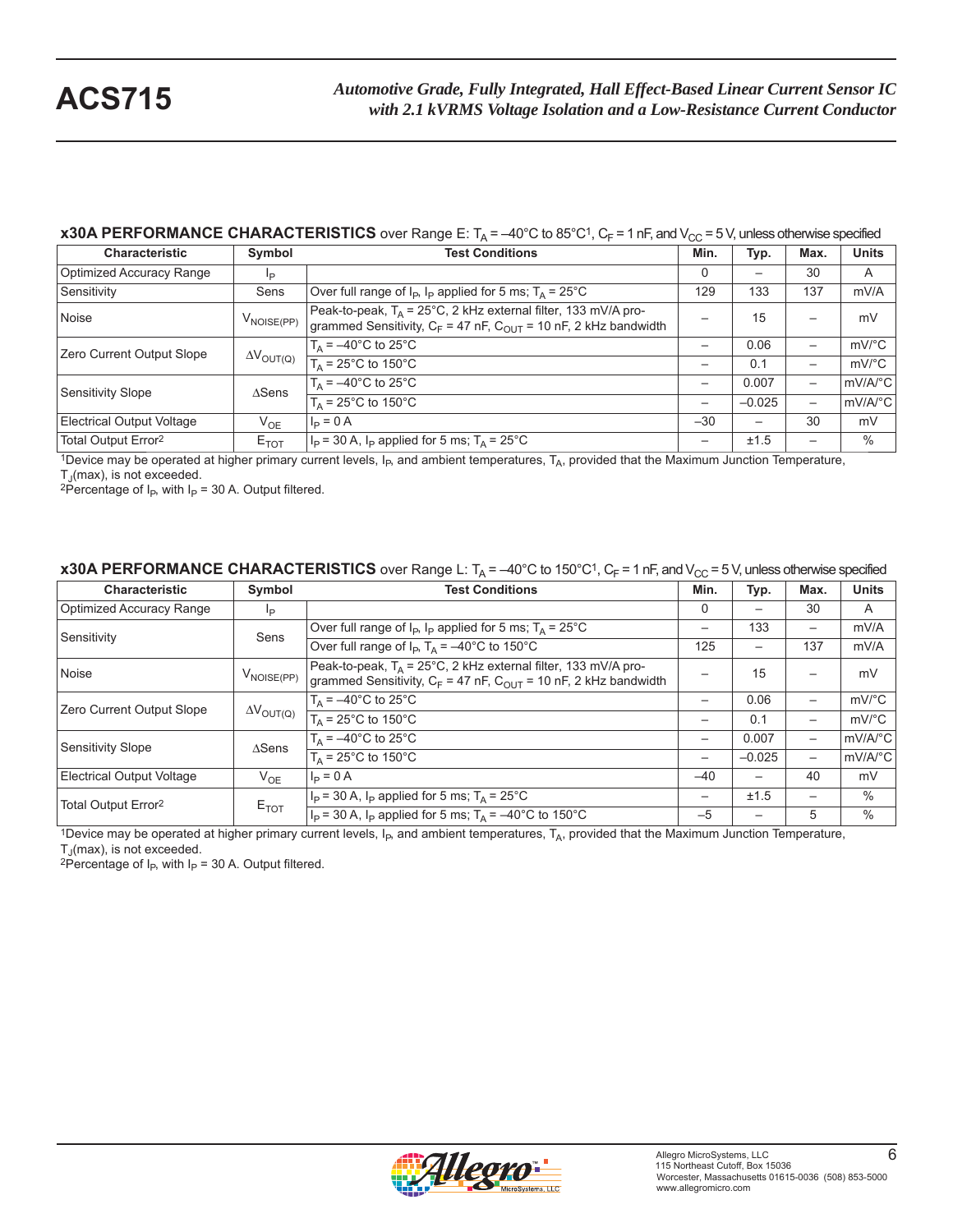*Automotive Grade, Fully Integrated, Hall Effect-Based Linear Current Sensor IC* **ACS715** *with 2.1 kVRMS Voltage Isolation and a Low-Resistance Current Conductor*

# Characteristic Performance











Allegro MicroSystems, LLC 7 115 Northeast Cutoff, Box 15036 Worcester, Massachusetts 01615-0036 (508) 853-5000 www.allegromicro.com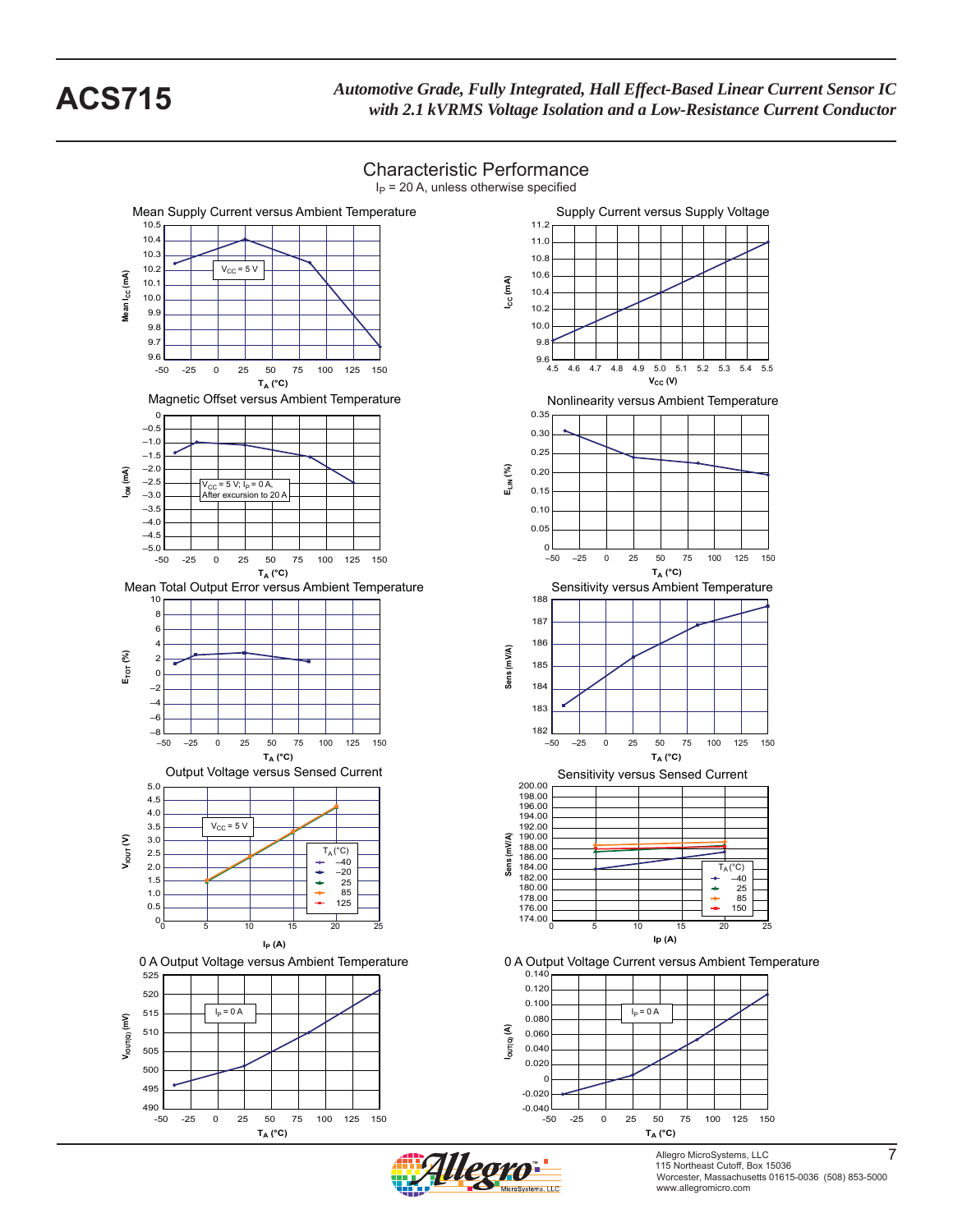*Automotive Grade, Fully Integrated, Hall Effect-Based Linear Current Sensor IC* **ACS715** *with 2.1 kVRMS Voltage Isolation and a Low-Resistance Current Conductor*









Allegro MicroSystems, LLC 8 115 Northeast Cutoff, Box 15036 Worcester, Massachusetts 01615-0036 (508) 853-5000 www.allegromicro.com

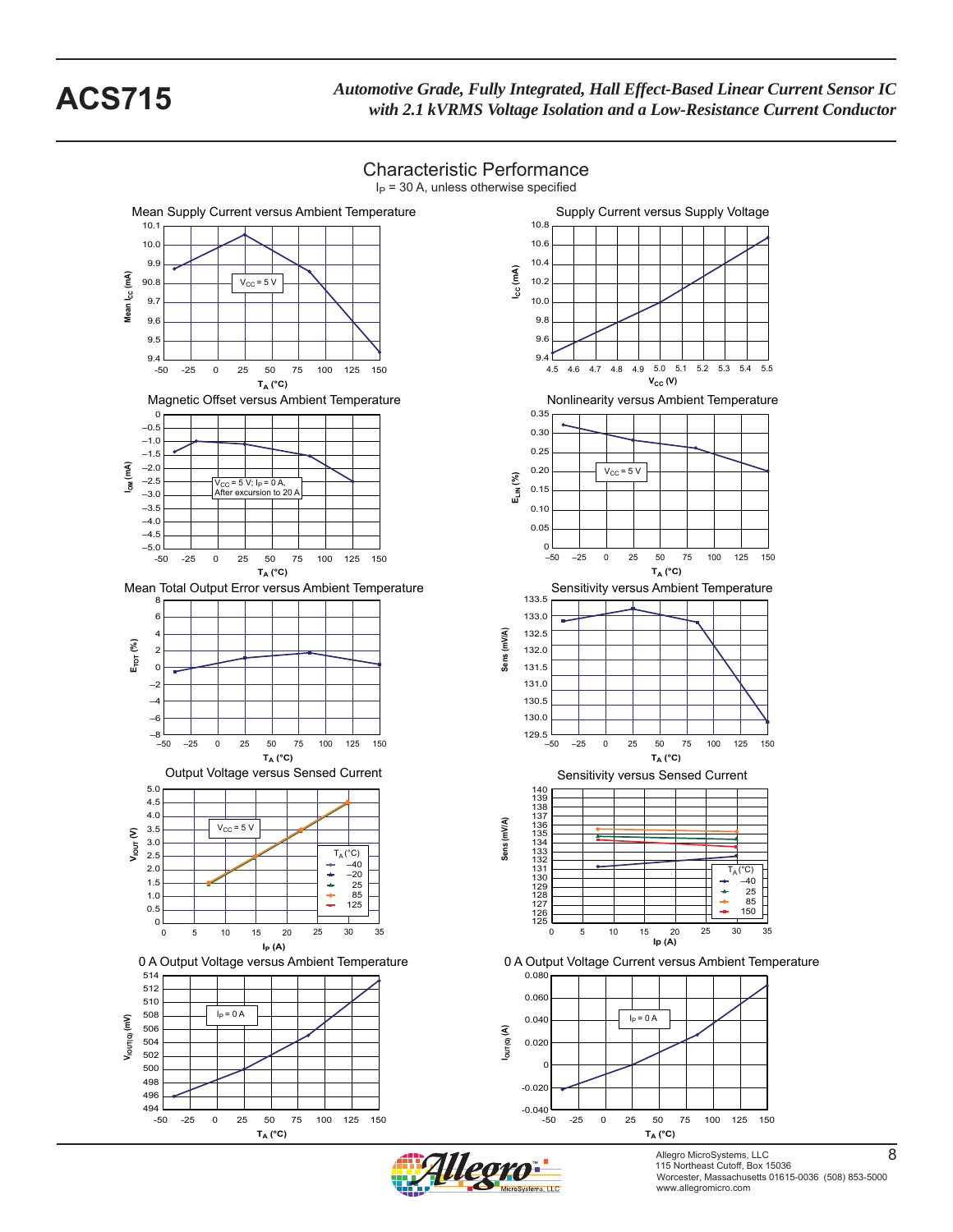# **Definitions of Accuracy Characteristics**

**Sensitivity (Sens).** The change in device output in response to a 1 A change through the primary conductor. The sensitivity is the product of the magnetic circuit sensitivity  $(G/A)$  and the linear IC amplifier gain (mV/G). The linear IC amplifier gain is programmed at the factory to optimize the sensitivity (mV/A) for the full-scale current of the device.

**Noise (** $V_{\text{NOISE}}$ **).** The product of the linear IC amplifier gain (mV/G) and the noise floor for the Allegro Hall effect linear IC  $(\approx 1 \text{ G})$ . The noise floor is derived from the thermal and shot noise observed in Hall elements. Dividing the noise (mV) by the sensitivity (mV/A) provides the smallest current that the device is able to resolve.

**Linearity (** $E_{LIN}$ **).** The degree to which the voltage output from the IC varies in direct proportion to the primary current through its full-scale amplitude. Nonlinearity in the output can be attributed to the saturation of the flux concentrator approaching the full-scale current. The following equation is used to derive the linearity:

$$
100\left\{1-\left[\frac{(V_{\text{IOUT\_full-scale amperes}} - V_{\text{IOUT(Q)}})}{2(V_{\text{IOUT\_half-scale amperes}} - V_{\text{IOUT(Q)}})}\right]\right\}
$$

where  $V_{\text{IOUT}\_{\text{full-scale amperes}} =$  the output voltage (V) when the sampled current approximates full-scale  $\pm I_p$ .

**Quiescent output voltage (** $V_{\text{IOUT(Q)}}$ **).** The output of the device when the primary current is zero. For a unipolar supply voltage, it nominally remains at  $V_{CC} \times 0.1$ . Thus,  $V_{CC} = 5$  V translates into  $V_{\text{IOUT}(Q)} = 0.5$  V. Variation in  $V_{\text{IOUT}(Q)}$  can be attributed to the resolution of the Allegro linear IC quiescent voltage trim and thermal drift.

**Electrical offset voltage (** $V_{OE}$ **).** The deviation of the device output from its ideal quiescent value of  $V_{CC} \times 0.1$  due to nonmagnetic causes. To convert this voltage to amperes, divide by the device sensitivity, Sens.

**Accuracy (** $E_{TOT}$ **).** The accuracy represents the maximum deviation of the actual output from its ideal value. This is also known as the total output error. The accuracy is illustrated graphically in the output voltage versus current chart at right.

Accuracy is divided into four areas:

- **0 A at 25°C.** Accuracy at the zero current flow at 25°C, without the effects of temperature.
- **0 A over Δ temperature.** Accuracy at the zero current flow including temperature effects.
- **Full-scale current at 25°C.** Accuracy at the the full-scale current at 25°C, without the effects of temperature.
- **Full-scale current over Δ temperature.** Accuracy at the fullscale current flow including temperature effects.

**Ratiometry**. The ratiometric feature means that its 0 A output,  $V_{\text{IOUT(Q)}}$ , (nominally equal to  $V_{\text{CC}} \times 0.1$ ) and sensitivity, Sens, are proportional to its supply voltage,  $V_{CC}$ . The following formula is used to derive the ratiometric change in 0 A output voltage,  $\Delta V_{\text{IOUT}(\text{OR AT})}$  (%).

$$
100\left(\frac{V_{\text{IOUT(Q)VCC}}/V_{\text{IOUT(Q)SV}}}{V_{\text{CC}}/5\text{ V}}\right)
$$

The ratiometric change in sensitivity,  $\Delta$ Sens<sub>RAT</sub> (%), is defined as:

$$
100\left(\frac{Sens_{\rm VCC} / Sens_{\rm SV}}{V_{\rm CC} / 5 \text{ V}}\right)
$$

**Output Voltage versus Sampled Current** Accuracy at 0 A and at Full-Scale Current



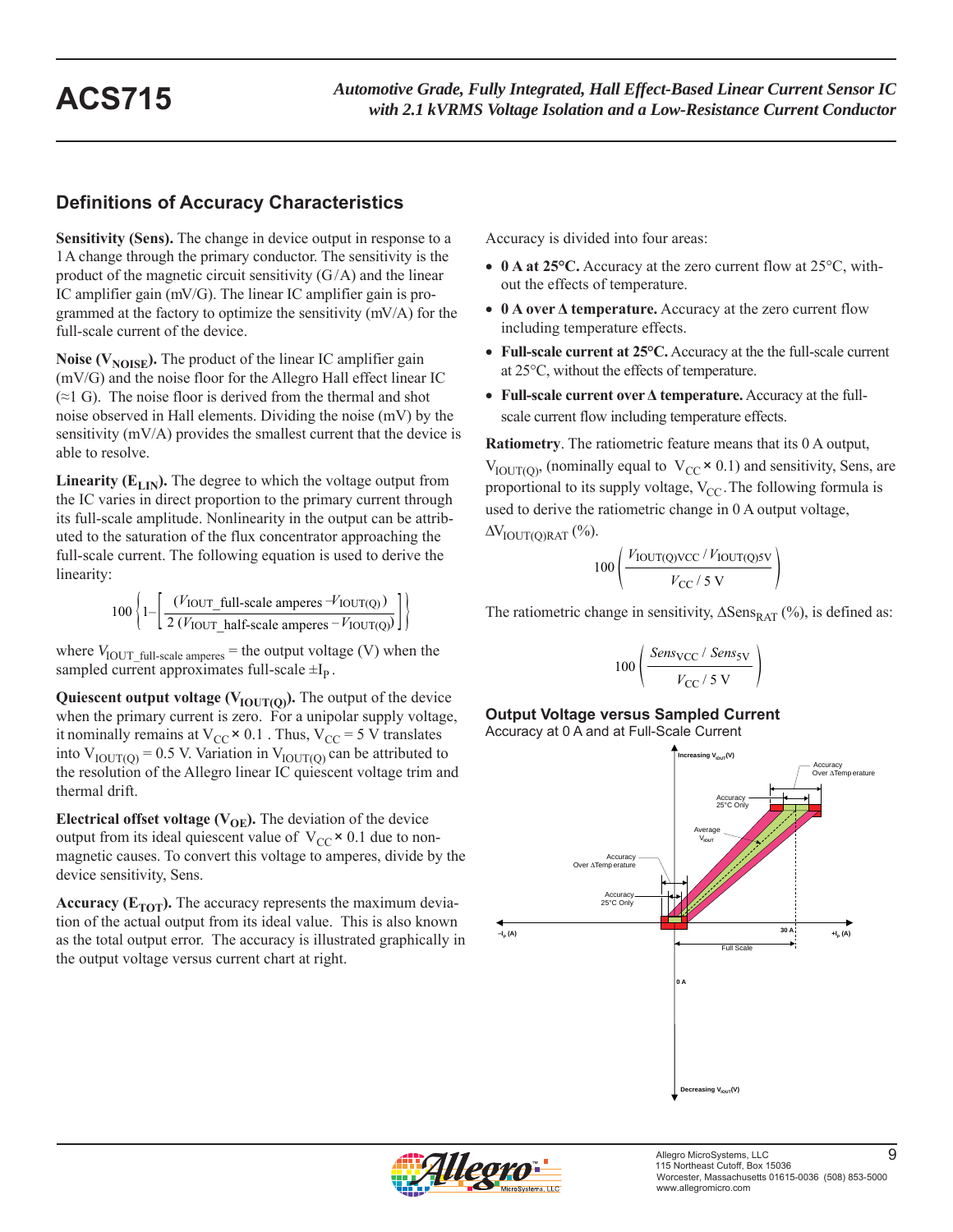# **Definitions of Dynamic Response Characteristics**

**Power-On Time**  $(t_{PO})$ **.** When the supply is ramped to its operating voltage, the device requires a finite time to power its internal components before responding to an input magnetic field. Power-On Time,  $t_{PO}$ , is defined as the time it takes for the output voltage to settle within  $\pm 10\%$  of its steady state value under an applied magnetic field, after the power supply has reached its minimum specified operating voltage,  $V_{CC}(min)$ , as shown in the chart at right.

V,  $V_{CC}$ (typ.)  $\overline{V_{\text{OUT}}}$ 90% V<sub>OUT</sub>  $V_{CC}(min.)$ t<sub>PO</sub>  $t_1$ = time at which power supply reaches minimum specified operating voltage  $t_2$ = time at which output voltage settles within ±10% of its steady state value under an applied magnetic field  $+t$ 



**Rise time**  $(t_r)$ **.** The time interval between a) when the device reaches 10% of its full scale value, and b) when it reaches 90% of its full scale value. The rise time to a step response is used to derive the bandwidth of the device, in which  $f(-3 \text{ dB}) = 0.35/t_r$ . Both t<sub>r</sub> and t<sub>RESPONSE</sub> are detrimentally affected by eddy current losses observed in the conductive IC ground plane.



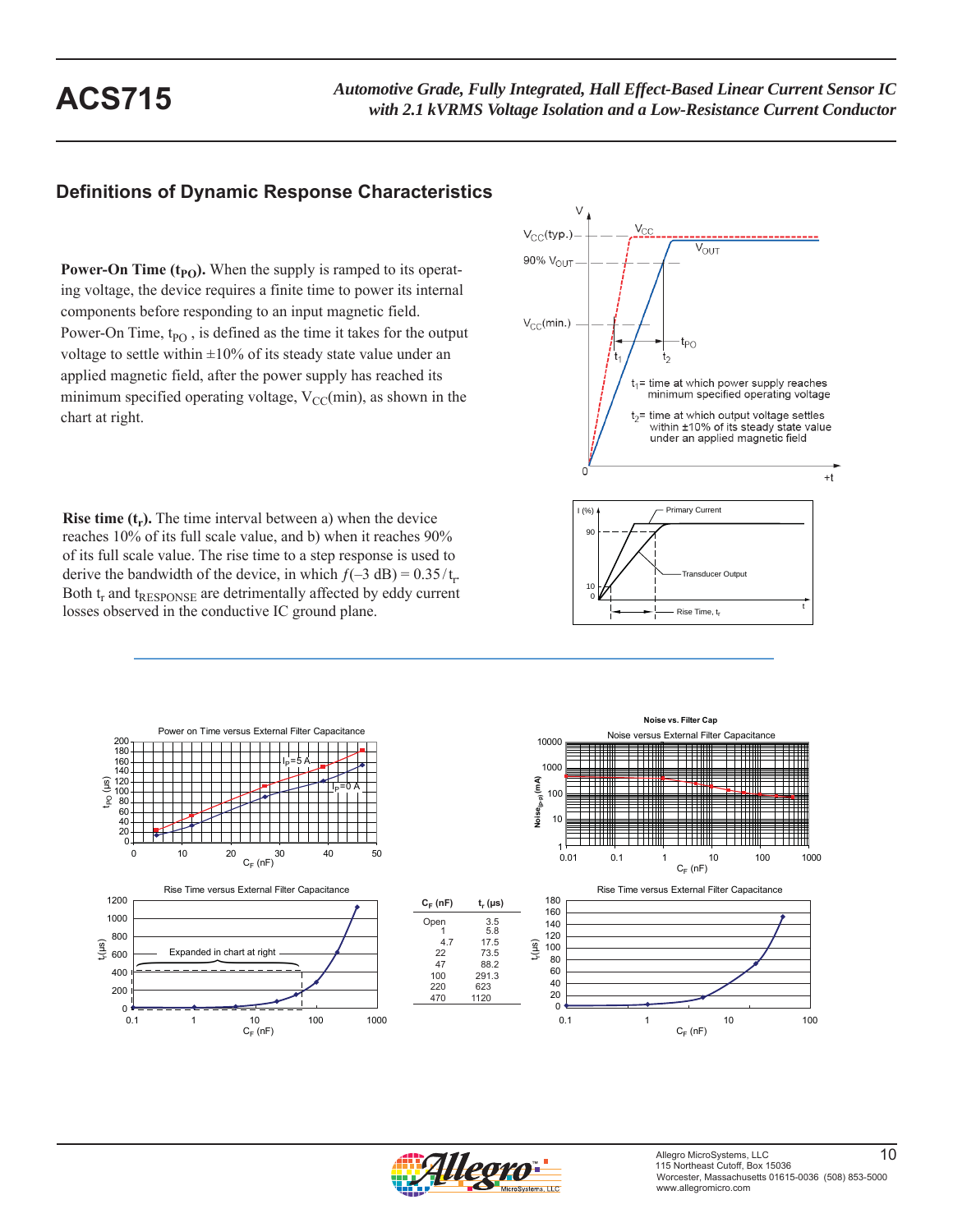### **Chopper Stabilization Technique**

Chopper Stabilization is an innovative circuit technique that is used to minimize the offset voltage of a Hall element and an associated on-chip amplifier. Allegro patented a Chopper Stabilization technique that nearly eliminates Hall IC output drift induced by temperature or package stress effects. This offset reduction technique is based on a signal modulation-demodulation process. Modulation is used to separate the undesired DC offset signal from the magnetically induced signal in the frequency domain. Then, using a low-pass filter, the modulated DC offset is suppressed while the magnetically induced signal passes through the filter. As a result of this chopper stabilization approach, the output voltage from the Hall IC is desensitized to the effects of temperature and mechanical stress. This technique produces devices that have an extremely stable Electrical Offset Voltage, are immune to thermal stress, and have precise recoverability after temperature cycling.

**Typical Applications**



Application 2. 10 A Overcurrent Fault Latch. Fault threshold set by R1 and R2. This circuit latches an overcurrent fault and holds it until the 5 V rail is powered down.

This technique is made possible through the use of a BiCMOS process that allows the use of low-offset and low-noise amplifiers in combination with high-density logic integration and sample and hold circuits.







Application 3. This configuration increases gain to 610 mV/A (tested using the ACS712ELC-05A).







Allegro MicroSystems, LLC 11 115 Northeast Cutoff, Box 15036 Worcester, Massachusetts 01615-0036 (508) 853-5000 www.allegromicro.com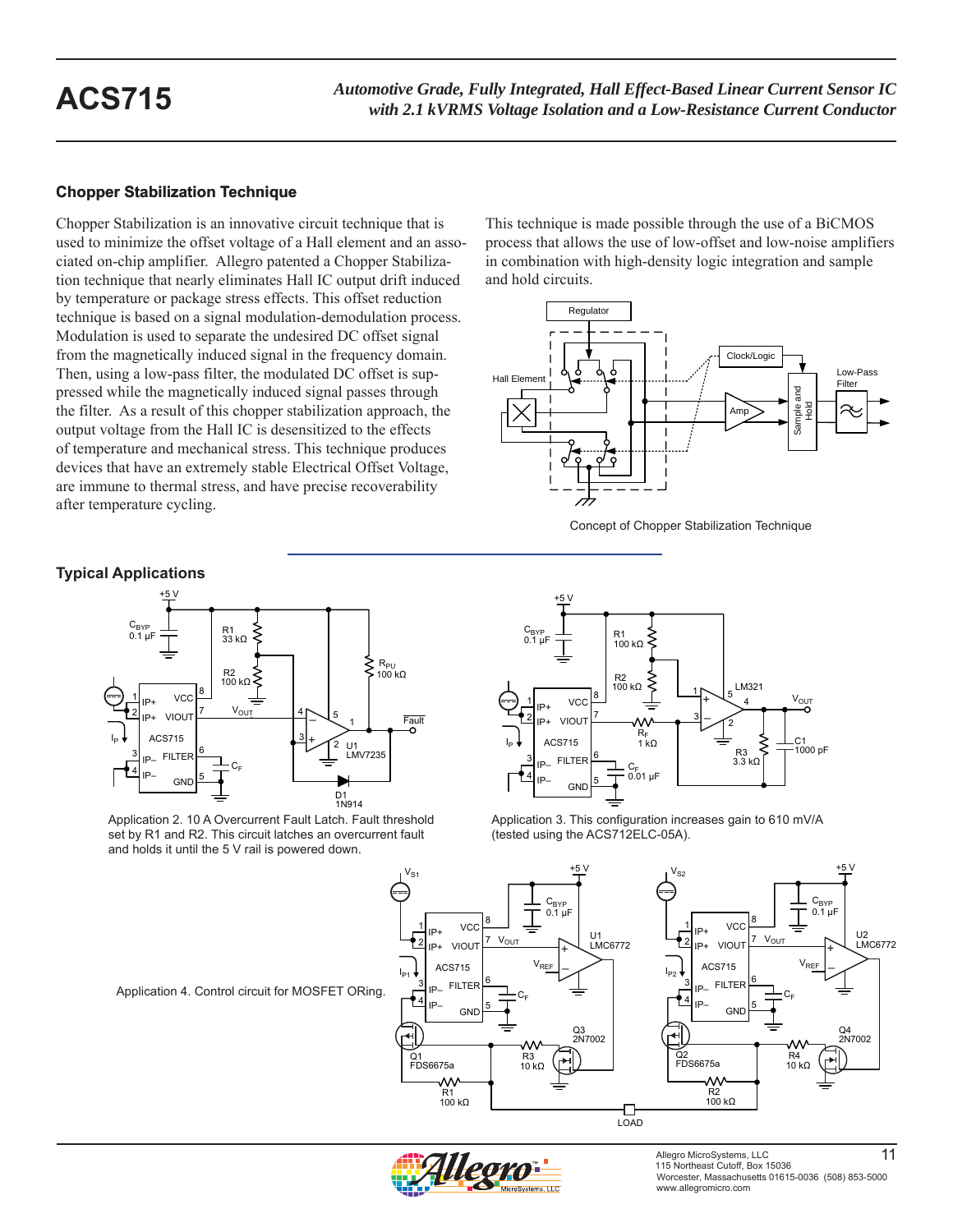### **Improving Sensing System Accuracy Using the FILTER Pin**

In low-frequency sensing applications, it is often advantageous to add a simple RC filter to the output of the device. Such a lowpass filter improves the signal-to-noise ratio, and therefore the resolution, of the device output signal. However, the addition of an RC filter to the output of a sensor IC can result in undesirable device output attenuation — even for DC signals.

Signal attenuation,  $\Delta V_{\text{ATT}}$ , is a result of the resistive divider effect between the resistance of the external filter,  $R_F$  (see Application 5), and the input impedance and resistance of the customer interface circuit,  $R_{\text{INTER}}$ . The transfer function of this resistive divider is given by:

$$
\Delta V_{\text{ATT}} = V_{\text{IOUT}} \left( \frac{R_{\text{INTER}}}{R_{\text{F}} + R_{\text{INTER}}} \right) .
$$

Even if  $R_F$  and  $R_{\text{INTER}}$  are designed to match, the two individual resistance values will most likely drift by different amounts over

Application 5. When a low pass filter is constructed externally to a standard Hall effect device, a resistive divider may exist between the filter resistor,  $R_F$  and the resistance of the customer interface circuit, R<sub>INTFC</sub>. This resistive divider will cause excessive attenuation, as given by the transfer function for  $\Delta V_{\text{ATT}}$ .

Application 6. Using the FILTER pin provided on the ACS715 eliminates the attenuation effects of the resistor divider between  $R_F$  and  $R_{\text{INTER}}$ , shown in Application 5.

temperature. Therefore, signal attenuation will vary as a function of temperature. Note that, in many cases, the input impedance,  $R<sub>INTFC</sub>$ , of a typical analog-to-digital converter (ADC) can be as low as  $10$  kΩ.

The ACS715 contains an internal resistor, a FILTER pin connection to the printed circuit board, and an internal buffer amplifier. With this circuit architecture, users can implement a simple RC filter via the addition of a capacitor,  $C_F$  (see Application 6) from the FILTER pin to ground. The buffer amplifier inside of the ACS715 (located after the internal resistor and FILTER pin connection) eliminates the attenuation caused by the resistive divider effect described in the equation for  $\Delta V_{\text{ATT}}$ . Therefore, the ACS715 device is ideal for use in high-accuracy applications that cannot afford the signal attenuation associated with the use of an external RC low-pass filter.



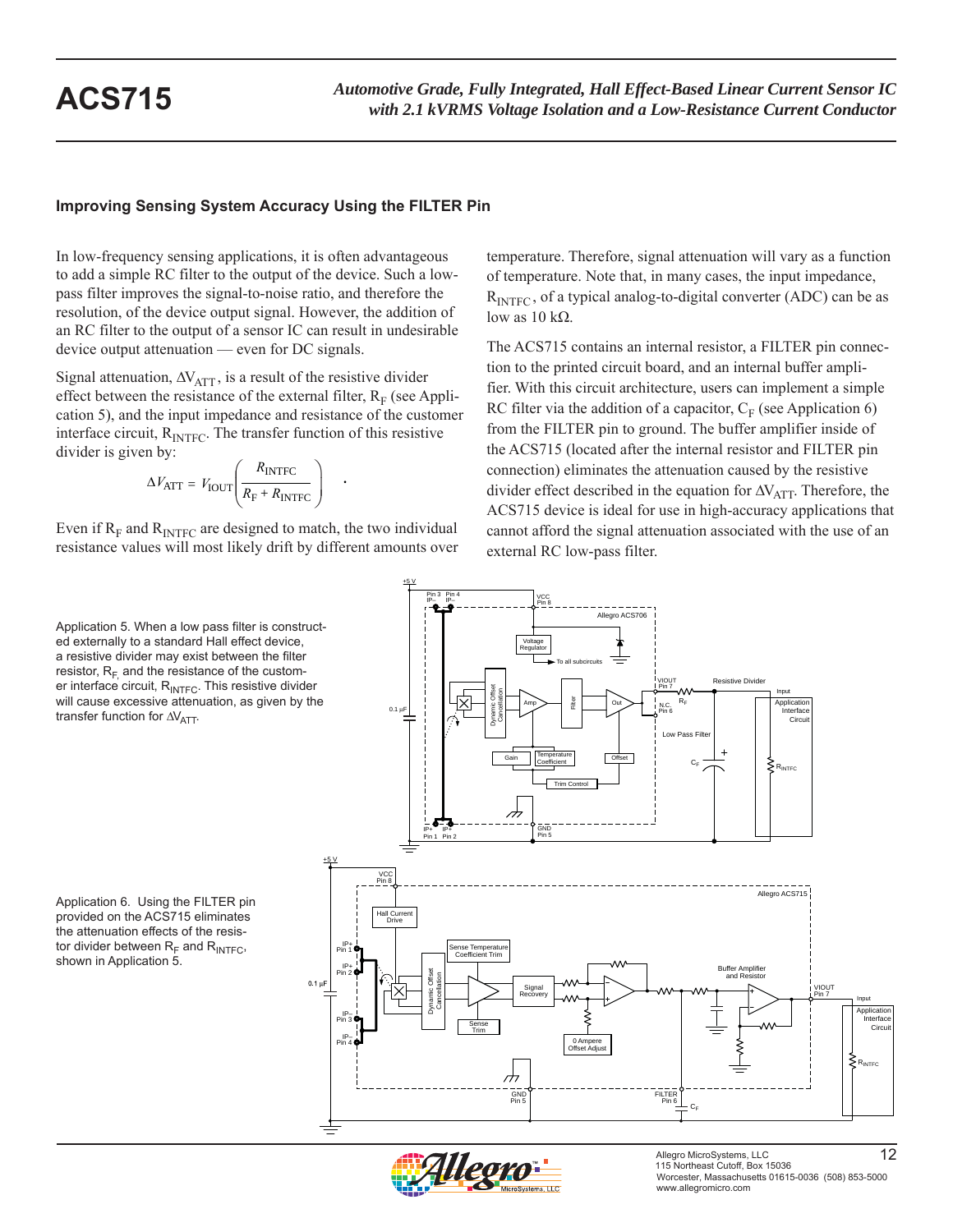# **Package LC, 8-pin SOIC**